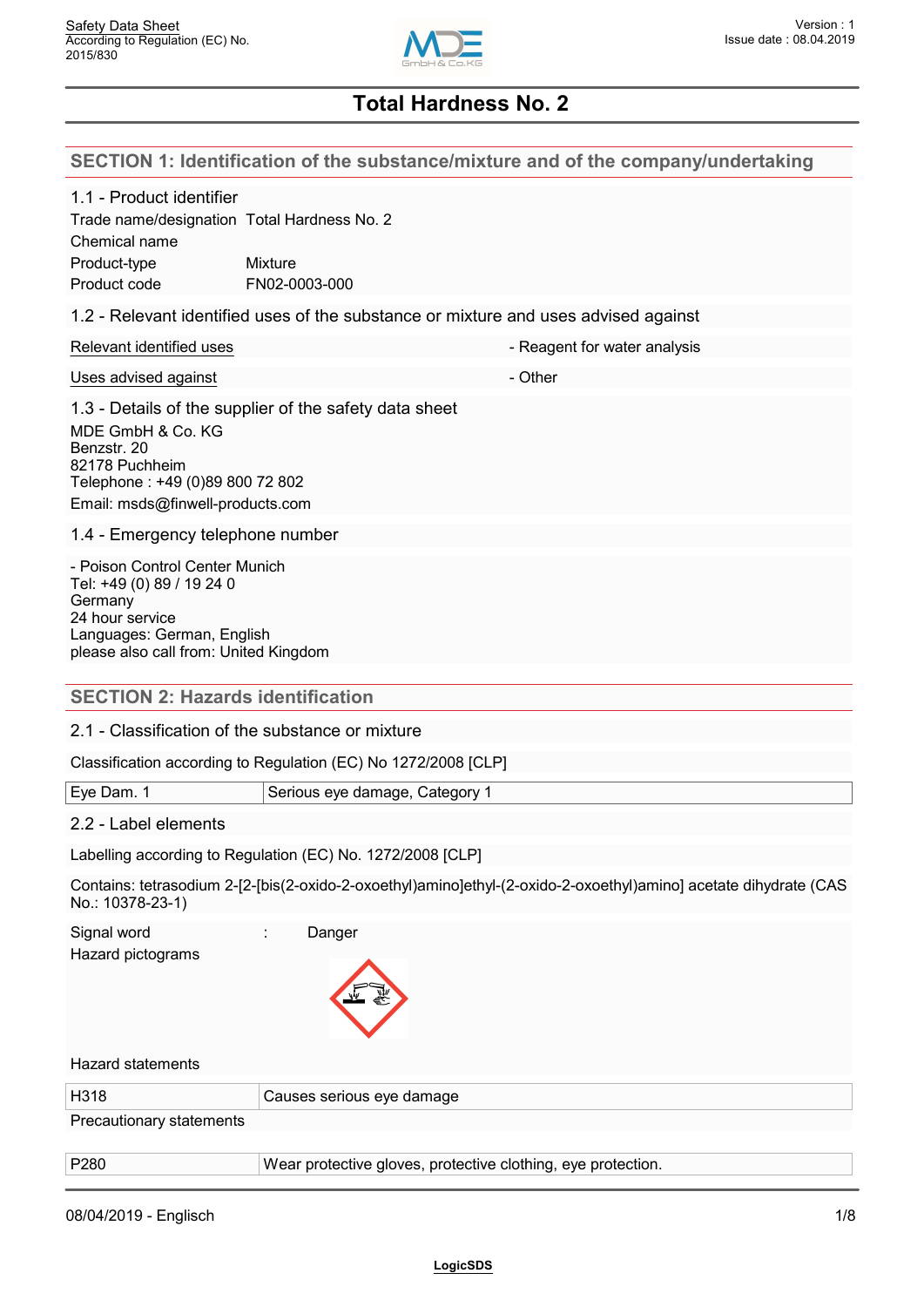

| P305+P351+P338      | IF IN EYES: Rinse cautiously with water for several minutes. Remove contact lenses,<br>if present and easy to do. Continue rinsing. |
|---------------------|-------------------------------------------------------------------------------------------------------------------------------------|
| P310                | Immediately call a POISON CENTER, a doctor.                                                                                         |
| EUH-phrases         | None                                                                                                                                |
| 2.3 - Other hazards |                                                                                                                                     |
| PBT-substance.      | - No information available.                                                                                                         |
| vPvB-substance.     | - No information available.                                                                                                         |
|                     | Other hazards which do not result in classification - No information available.                                                     |
|                     |                                                                                                                                     |

### **SECTION 3: Composition / information on ingredients**

### 3.1 - Substances

### Not applicable

### 3.2 - Mixtures

| Chemical name                                    | No                  | %         | Class                          | Spec. concentrations |
|--------------------------------------------------|---------------------|-----------|--------------------------------|----------------------|
| l tetrasodium.                                   | CAS No.: 10378-23-1 | $10 - 20$ | Acute Tox. 4 Inhalation -      | Not applicable       |
| 2-[2-[bis(2-oxido-2-oxoethyl)a   Index No.:      |                     |           | H332                           |                      |
| mino]ethyl-(2-oxido-2-oxoethyl EC No.: 200-573-9 |                     |           | Acute Tox. 4 Oral - H302       |                      |
| ) amino] acetate dihydrate                       |                     |           | <sup>1</sup> Eve Dam. 1 - H318 |                      |

### **SECTION 4: First aid measures**

### 4.1 - Description of first aid measures

| Following inhalation                                                             | - Provide fresh air.<br>- When in doubt or if symptoms are observed, get medical<br>advice.                                                                    |  |
|----------------------------------------------------------------------------------|----------------------------------------------------------------------------------------------------------------------------------------------------------------|--|
| Following skin contact                                                           | - Wash immediately with: Water<br>- When in doubt or if symptoms are observed, get medical<br>advice.                                                          |  |
| After eye contact                                                                | - In case of contact with eyes flush immediately with plenty of<br>flowing water for 10 to 15 minutes holding eyelids apart and<br>consult an ophthalmologist. |  |
| After ingestion                                                                  | - Rinse mouth thoroughly with water.<br>- Do NOT induce vomiting.                                                                                              |  |
| 4.2 - Most important symptoms and effects, both acute and delayed                |                                                                                                                                                                |  |
| Symptoms and effects - Following inhalation                                      | - No information available.                                                                                                                                    |  |
| Symptoms and effects - Following skin contact                                    | - No information available.                                                                                                                                    |  |
| Symptoms and effects - After eye contact                                         | - Serious eye damage/eye irritation                                                                                                                            |  |
| Symptoms and effects - After ingestion                                           | - No information available.                                                                                                                                    |  |
| 4.3 - Indication of any immediate medical attention and special treatment needed |                                                                                                                                                                |  |
|                                                                                  |                                                                                                                                                                |  |

- Treat symptomatically.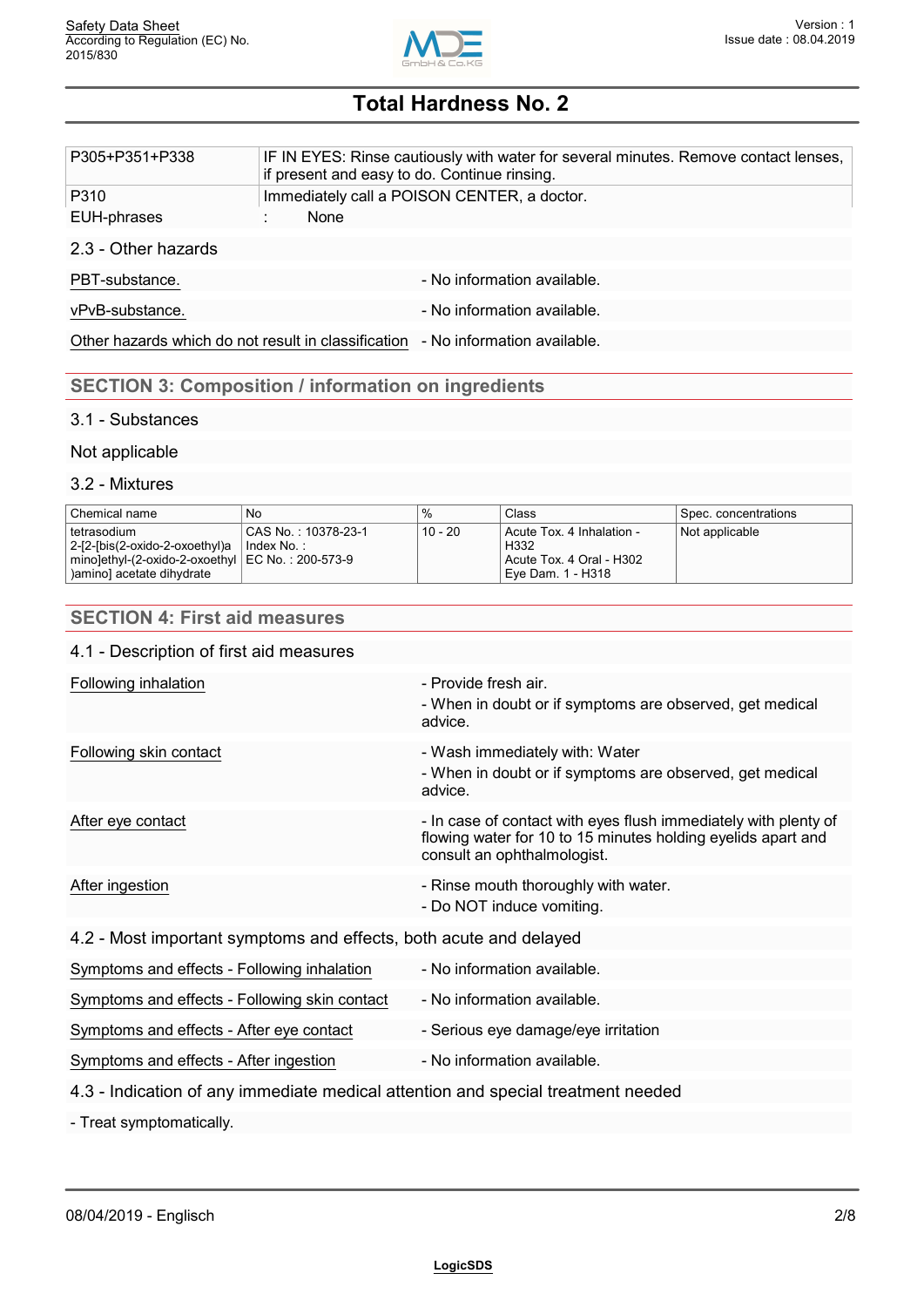

| <b>SECTION 5: Firefighting measures</b>                                      |                                                                                                                                                                            |
|------------------------------------------------------------------------------|----------------------------------------------------------------------------------------------------------------------------------------------------------------------------|
| 5.1 - Extinguishing media                                                    |                                                                                                                                                                            |
| Suitable extinguishing media                                                 | - ABC-powder<br>- Carbon dioxide (CO2)<br>- Foam<br>- Extinguishing powder                                                                                                 |
| Unsuitable extinguishing media                                               | - Full water jet                                                                                                                                                           |
| 5.2 - Special hazards arising from the substance or mixture                  |                                                                                                                                                                            |
| Special hazards arising from the substance or<br>mixture                     | - No information available.                                                                                                                                                |
| Hazardous decomposition products                                             | - Hydrogen cyanide (hydrocyanic acid)<br>- Carbon dioxide (CO2)<br>- Carbon monoxide<br>- Nitrogen oxides (NOx)                                                            |
| 5.3 - Advice for firefighters                                                |                                                                                                                                                                            |
| - Co-ordinate fire-fighting measures to the fire surroundings.               |                                                                                                                                                                            |
| <b>SECTION 6: Accidental release measures</b>                                |                                                                                                                                                                            |
| 6.1 - Personal precautions, protective equipment and emergency procedures    |                                                                                                                                                                            |
| For non-emergency personnel                                                  | - Use personal protection equipment.                                                                                                                                       |
| For emergency responders                                                     | - No information available.                                                                                                                                                |
| 6.2 - Environmental precautions                                              |                                                                                                                                                                            |
| - No information available.                                                  |                                                                                                                                                                            |
| 6.3 - Methods and material for containment and cleaning up                   |                                                                                                                                                                            |
| Methods and material for containment                                         | - No information available.                                                                                                                                                |
| Methods and material for cleaning up                                         | - Take up mechanically.<br>- Wash with plenty of water.                                                                                                                    |
| Inappropriate techniques                                                     | - No information available.                                                                                                                                                |
| 6.4 - Reference to other sections                                            |                                                                                                                                                                            |
| - Disposal: see section 13<br>- Personal protection equipment: see section 8 |                                                                                                                                                                            |
| <b>SECTION 7: Handling and storage</b>                                       |                                                                                                                                                                            |
| 7.1 - Precautions for safe handling                                          |                                                                                                                                                                            |
| Recommendation                                                               | - Avoid: Eye contact<br>- Avoid: Generation/formation of dust<br>- It is recommended to design all work processes always so<br>that the following is excluded: Eye contact |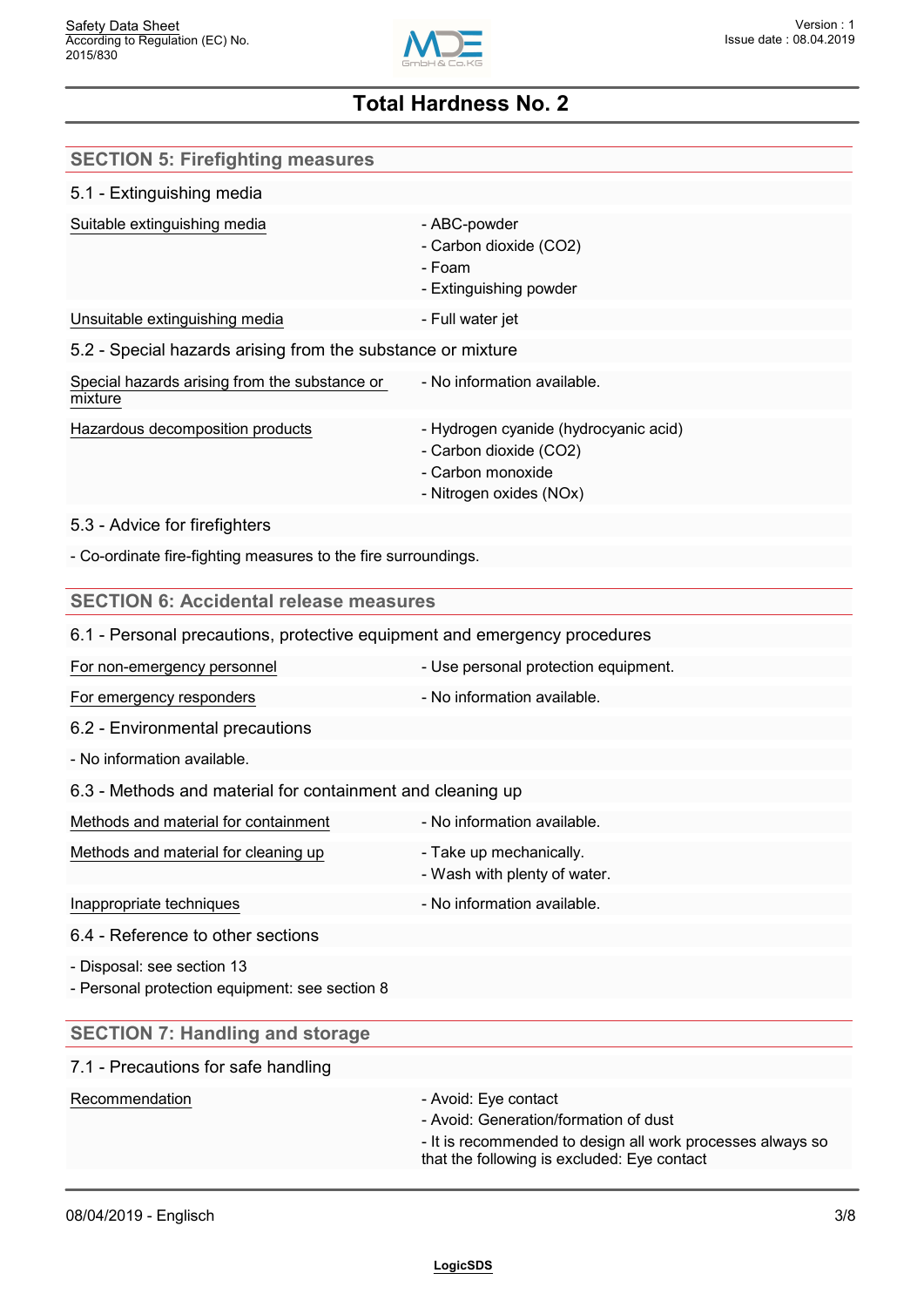

Advices on general occupational hygiene - No information available.

7.2 - Conditions for safe storage, including any incompatibilities

- No information available.

7.3 - Specific end use(s)

- Reagent for water analysis

### **SECTION 8: Exposure controls/personal protection**

#### 8.1 - Control parameters

8.2 - Exposure controls

Appropriate engineering controls **Auditor** - No information available.

Individual protection measures, such as personal - Suitable protective clothing: lab coat protective equipment

- Suitable eye protection:Eye glasses with side protection

- When handling with chemical substances, protective gloves must be worn with the CE-label including the four control digits.

- Suitable material: NBR (Nitrile rubber)

### **SECTION 9: Physical and chemical properties**

### 9.1 - Information on basic physical and chemical properties

| Physical state        | Solid | Appearance        | Tablets   |  |
|-----------------------|-------|-------------------|-----------|--|
| Colour                | White | Odour             | odourless |  |
| Odour threshold       |       | No data available |           |  |
| pH                    |       | No data available |           |  |
| Melting point         |       | No data available |           |  |
| Freezing point        |       | No data available |           |  |
| Boiling point         |       | No data available |           |  |
| Flash point           |       | No data available |           |  |
| Evaporation rate      |       | No data available |           |  |
| flammability          |       | No data available |           |  |
| Lower explosion limit |       | No data available |           |  |
| Upper explosion limit |       | No data available |           |  |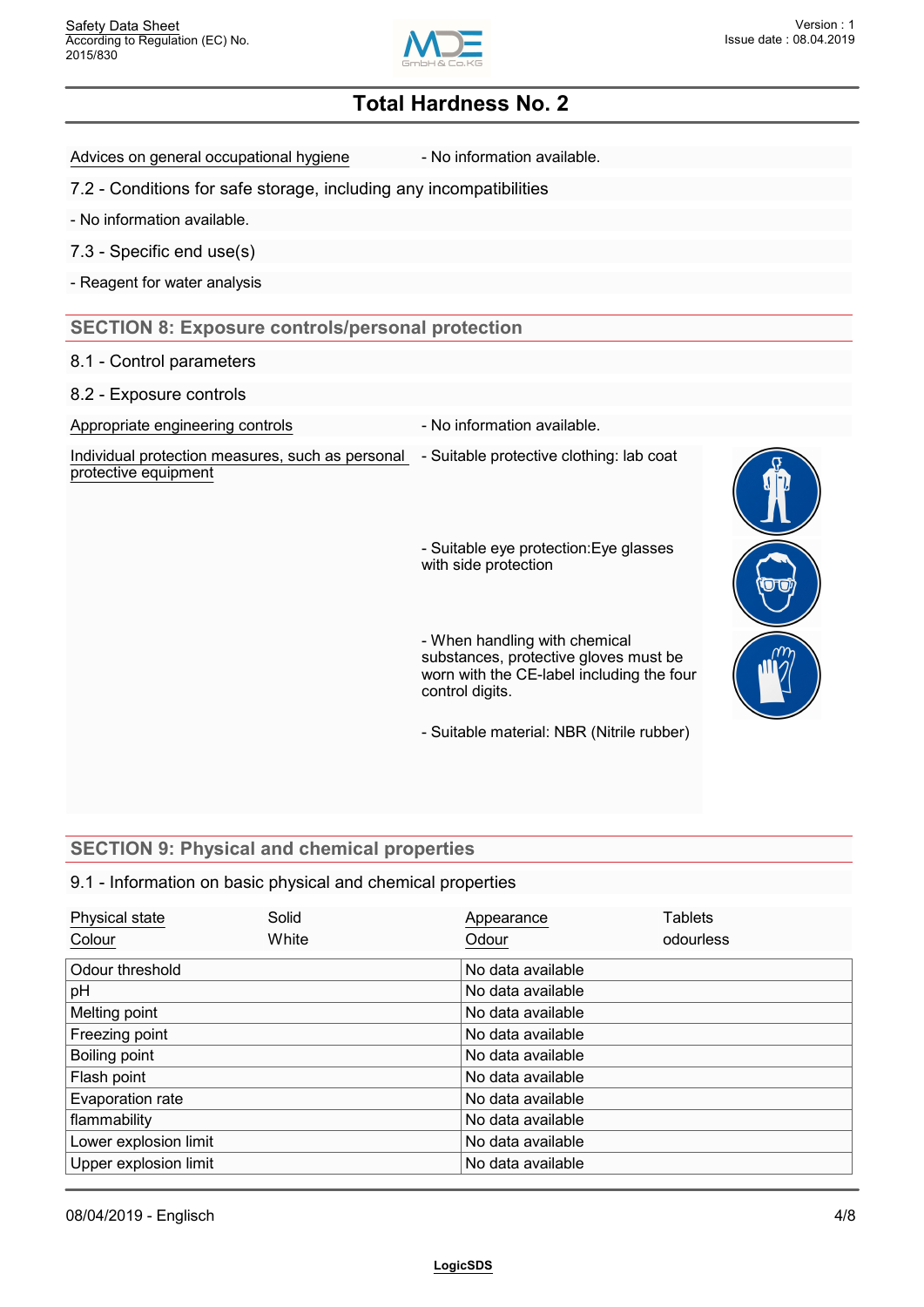

| Vapour pressure               | No data available |  |
|-------------------------------|-------------------|--|
| Vapour density                | No data available |  |
| Relative density              | No data available |  |
| Density                       | No data available |  |
| Solubility (Water)            | very soluble      |  |
| Solubility (Ethanol)          | No data available |  |
| Solubility (Acetone)          | No data available |  |
| Solubility (Organic solvents) | No data available |  |
| Log KOC                       | No data available |  |
| Auto-ignition temperature     | No data available |  |
| Decomposition temperature     | No data available |  |
| Kinematic viscosity           | No data available |  |
| Dynamic viscosity             | No data available |  |

### 9.2 - Other information

| <b>VOC content</b>      | l No data available.  |
|-------------------------|-----------------------|
| Minimum ignition energy | l No data available.  |
| Conductivity            | l No data available l |

### **SECTION 10: Stability and reactivity**

10.1 - Reactivity

- This material is considered to be non-reactive under normal use conditions.

- 10.2 Chemical stability
- The product is chemically stable under recommended conditions of storage, use and temperature.
- 10.3 Possibility of hazardous reactions

- No hazardous reaction when handled and stored according to provisions.

10.4 - Conditions to avoid

- No information available.
- 10.5 Incompatible materials
- No information available.
- 10.6 Hazardous decomposition products
- Does not decompose when used for intended uses.

### **SECTION 11: Toxicological information**

#### 11.1 - Information on toxicological effects

Acute toxicity **Acute is a set of the Acute toxicity** and  $\overline{a}$  - Not classified

#### Toxicity : Mixture

| LD50 oral (rat)      | No data available |
|----------------------|-------------------|
| LD50 dermal (rat)    | No data available |
| LD50 dermal (rabbit) | No data available |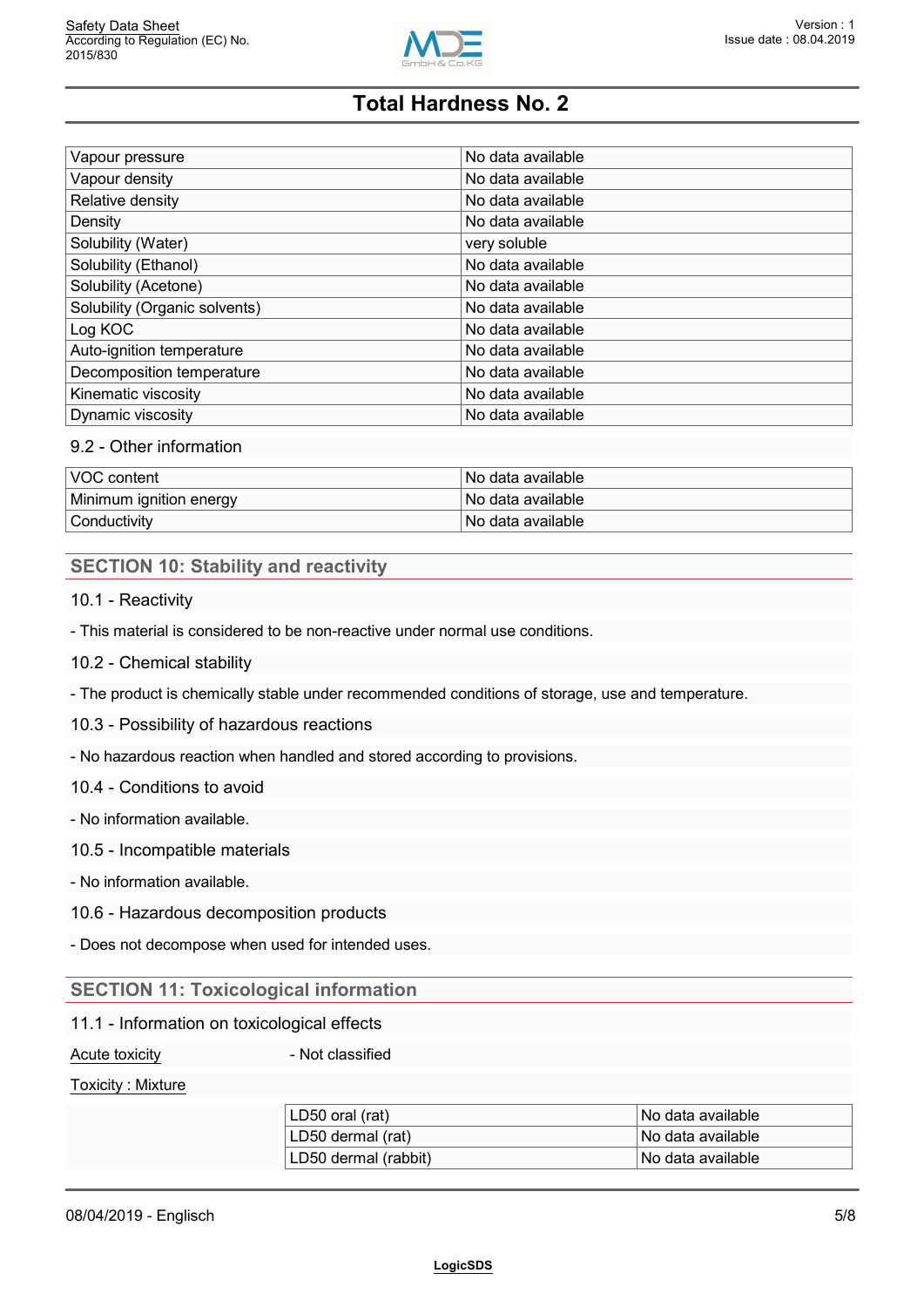

|                                      | LC50 inhalation (rat)                                                                                             | No data available                    |
|--------------------------------------|-------------------------------------------------------------------------------------------------------------------|--------------------------------------|
|                                      | LC50 inhalation dusts and mists (rat)                                                                             | No data available                    |
|                                      | LC50 inhalation vapours (rat)                                                                                     | No data available                    |
|                                      | - Based on available data, the classification criteria are not met.                                               |                                      |
| <b>Toxicity: Substances</b>          |                                                                                                                   |                                      |
|                                      | tetrasodium 2-[2-[bis(2-oxido-2-oxoethyl)amino]ethyl-(2-oxido-2-oxoethyl)amino]<br>acetate dihydrate (10378-23-1) |                                      |
|                                      | LD50 oral (rat)                                                                                                   | 1913 mg/kg<br><b>ECHA</b><br>anhydr. |
| Skin corrosion/irritation            | - Not classified                                                                                                  |                                      |
| Serious eye damage/eye<br>irritation | - Serious eye damage, Category 1 - Causes serious eye damage                                                      |                                      |
|                                      | - Risk of serious damage to eyes.<br>- Causes serious eye irritation.                                             |                                      |
| Respiratory or skin<br>sensitisation | - Not classified                                                                                                  |                                      |
| Germ cell mutagenicity               | - Not classified                                                                                                  |                                      |
| Carcinogenicity                      | - Not classified                                                                                                  |                                      |
| Reproductive toxicity                | - Not classified                                                                                                  |                                      |
| STOT-single exposure                 | - Not classified                                                                                                  |                                      |
| STOT-repeated exposure               | - Not classified                                                                                                  |                                      |
| Aspiration hazard                    | - Not classified                                                                                                  |                                      |
|                                      |                                                                                                                   |                                      |

### **SECTION 12: Ecological information**

### 12.1 - Toxicity

#### Toxicity : Mixture

| EC50 48 hr crustacea              | No data available |
|-----------------------------------|-------------------|
| LC50 96 hr fish                   | No data available |
| ErC50 algae                       | No data available |
| ErC50 other aquatic plants        | No data available |
| NOEC chronic fish                 | No data available |
| NOEC chronic crustacea            | No data available |
| NOEC chronic algae                | No data available |
| NOEC chronic other aquatic plants | No data available |

- The substance/mixture does not fullfill the criteria of the acute aquatic toxicity according to Regulation (EC) No 1272/2008 [CLP], Annex I.

### 12.2 - Persistence and degradability

| Biochemical oxygen demand (BOD) | No data available |
|---------------------------------|-------------------|
| Chemical oyxgen demand (COD)    | No data available |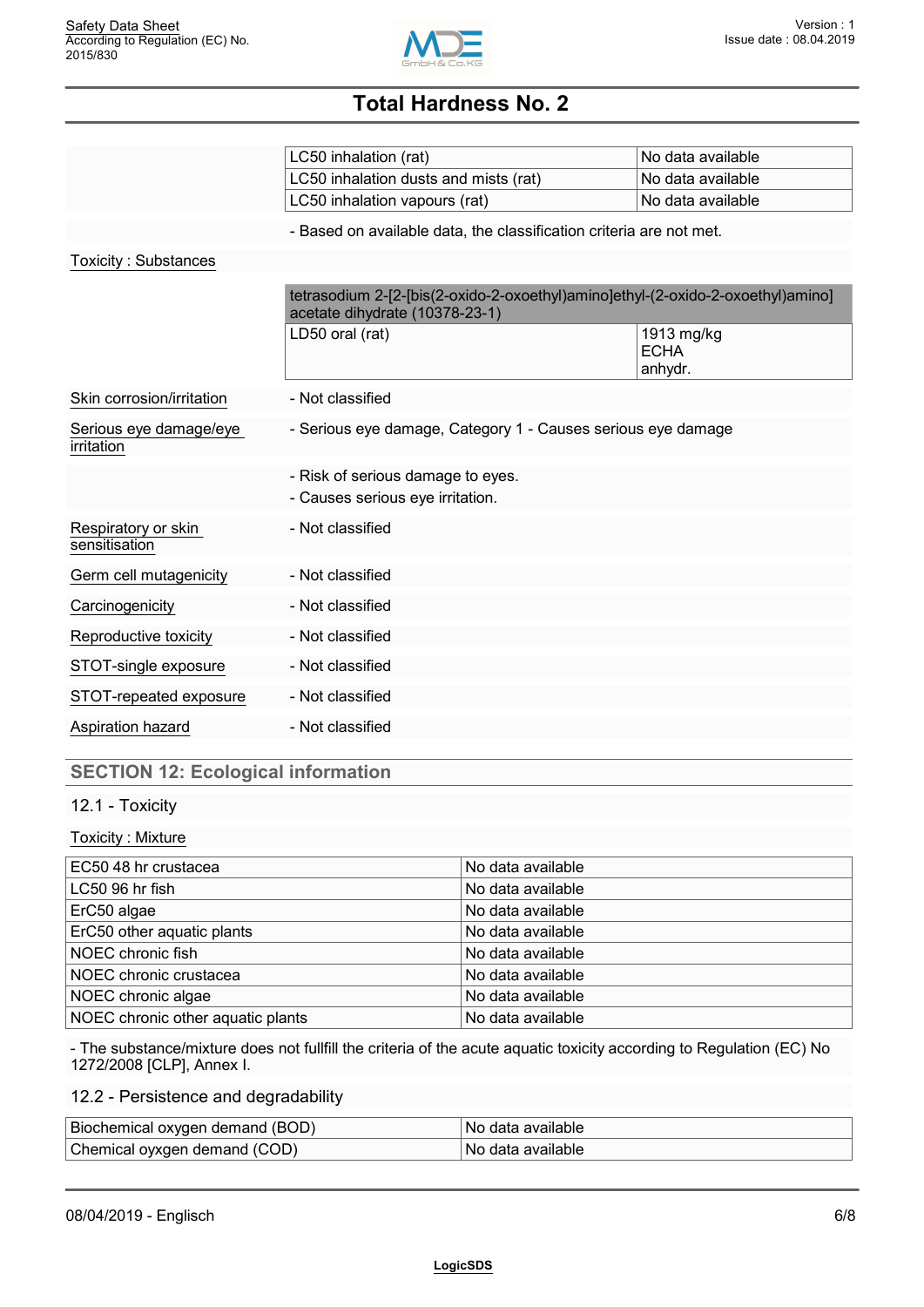

| % of biodegradation in 28 days                                                  | No data available                                            |
|---------------------------------------------------------------------------------|--------------------------------------------------------------|
| - No information available.                                                     |                                                              |
| 12.3 - Bioaccumulative potential                                                |                                                              |
| Bioconcentration factor (BCF)                                                   | No data available                                            |
| Log KOC                                                                         | No data available                                            |
| - No indication of bioaccumulation potential.                                   |                                                              |
| 12.4 - Mobility in soil                                                         |                                                              |
| - No information available.                                                     |                                                              |
| 12.5 - Results of PBT and vPvB assessment                                       |                                                              |
| - No information available.                                                     |                                                              |
| - No information available.                                                     |                                                              |
| 12.6 - Other adverse effects                                                    |                                                              |
| - No information available.                                                     |                                                              |
| <b>SECTION 13: Disposal considerations</b>                                      |                                                              |
| 13.1 - Waste treatment methods                                                  |                                                              |
| Waste treatment methods                                                         | - Dispose of waste according to applicable legislation.      |
| Sewage disposal                                                                 | - No information available.                                  |
| Special precautions for waste treatment                                         | - No information available.                                  |
| Community or national or regional provisions                                    | - Dispose according to legislation.                          |
| <b>SECTION 14: Transport information</b>                                        |                                                              |
| 14.1 - UN number<br>Not applicable                                              |                                                              |
| 14.2 - UN proper shipping name                                                  |                                                              |
| 14.3 - Transport hazard class(es)                                               |                                                              |
| 14.4 - Packing group                                                            |                                                              |
| 14.5 - Environmental hazards                                                    |                                                              |
| Additional information                                                          | - No dangerous good in sense of these transport regulations. |
| 14.6 - Special precautions for user                                             |                                                              |
| 14.7 - Transport in bulk according to Annex II of MARPOL 73/78 and the IBC Code |                                                              |
| <b>SECTION 15: Regulatory information</b>                                       |                                                              |
|                                                                                 |                                                              |

15.1 - Safety, health and environmental regulations/legislation specific for the substance or mixture